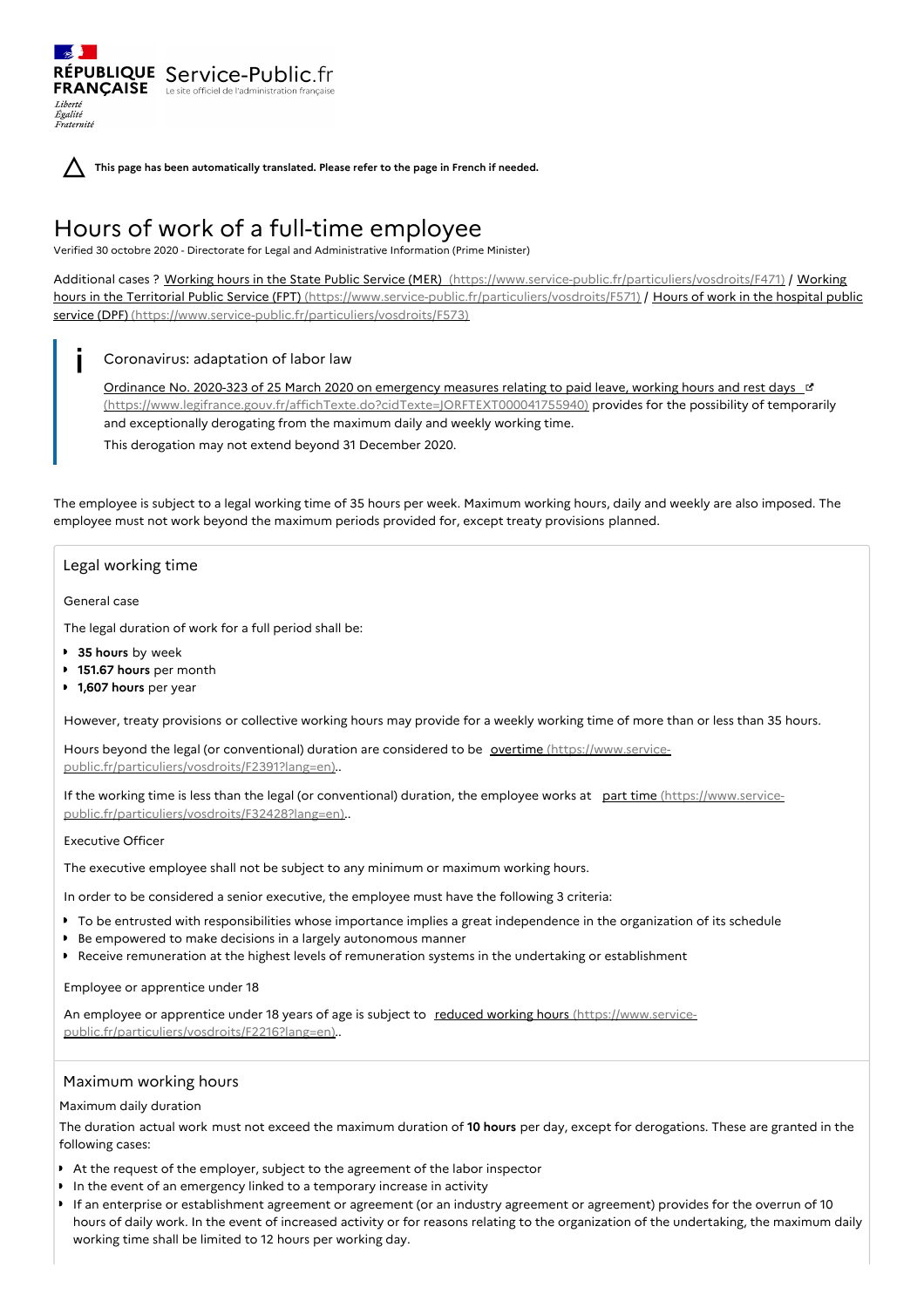#### Maximum Weekly Durations

The duration actual work weekly shall not exceed the following 2 limits:

- **48 hours** on the same week
- **44 hours** per week on average over a period of 12 consecutive weeks.

#### Example :

If an employee is required to work 48 hours a week for 6 consecutive weeks, then 40 hours the following 6 weeks, he will have worked an average of 44 hours a week over the 12 consecutive weeks. It therefore does not exceed the maximum weekly working time allowed.

By way of derogation, the maximum duration over a week may be increased, in exceptional circumstances, to a maximum of 60 hours (subject to the agreement of the labor inspectorate).

The average duration of 44 hours may be exceeded, within the limit of 46 hours over a period of 12 consecutive weeks, in any of the following cases:

- An enterprise or establishment agreement or agreement (or a branch agreement or agreement) provides for this
- Absence of agreement or agreement, after authorization of the labor inspection

## Break time

At least one break time **20 minutes** shall be granted to the employee as soon as he has worked 6 consecutive hours.

The break shall be granted either immediately after 6 hours of work or before the 6-hour period has fully expired.

A higher break time may be fixed by agreement or agreement of undertaking or establishment (or by agreement or branch agreement).

**FYI** : lunch time, which is interspersed between two periods of actual work, is considered a break time.

## Work hour count

The employer may establish collective working hours for all employees of the undertaking.

An individualized schedule may also be offered to the employee, subject to conditions.

Group hours

In the case of collective hours, the employer shall display the hours at which work begins and ends, the hours and the duration of rest.

If the employer changes the hours of work, the employer displays the changes in hours or hours of work at least 7 days before they are implemented.

#### Individual hours

One individualized schedule arrangement [\(https://www.service-public.fr/particuliers/vosdroits/F74?lang=en\)](https://www.service-public.fr/particuliers/vosdroits/F74?lang=en) allows the employee who benefits from it to choose his working hours. Employees are then not required to arrive and leave their positions at the same time. However, a fixed range may be provided, during which each employee must be present in the company.

For example, a variable schedule may define an arrival time range between 7:30 a.m. and 10 a.m. and a departure time range between 3 p.m. and 7 p.m.

Any employee can request to benefit from individualized schedules. The employer may oppose the employee's request.

If the employer agrees to the introduction of an individualized timetable system, it shall consult the Social and Economic Committee [\(https://www.service-public.fr/particuliers/vosdroits/F34474?lang=en\)..](https://www.service-public.fr/particuliers/vosdroits/F34474?lang=en) In the absence of staff representatives (https://www.servicepublic.fr/particuliers/vosdroits/N518?lang=en), labor inspection [\(https://www.service-public.fr/particuliers/vosdroits/F107?lang=en\)](https://www.service-public.fr/particuliers/vosdroits/F107?lang=en) must authorize the installation of the device, within 2 months of the filing of the application by the employer.

An exact count of the working time each day is then done by each employee using a scoring system (manual, automatic or computer).

#### Statute and miscellaneous references

- Labor Code: Article L3121-27 (https://www.legifrance.gouv.fr/affichCodeArticle.do? [idArticle=LEGIARTI000033020376&cidTexte=LEGITEXT000006072050\)](https://www.legifrance.gouv.fr/affichCodeArticle.do?idArticle=LEGIARTI000033020376&cidTexte=LEGITEXT000006072050) Legal working time (full time)
- Labor Code: Article L3111-2 [\(https://www.legifrance.gouv.fr/affichCodeArticle.do?idArticle=LEGIARTI000006902439&cidTexte=LEGITEXT000006072050\)](https://www.legifrance.gouv.fr/affichCodeArticle.do?idArticle=LEGIARTI000006902439&cidTexte=LEGITEXT000006072050) Executive Officer
- Labor Code: Article L3121-18 [\(https://www.legifrance.gouv.fr/affichCode.do?idSectionTA=LEGISCTA000033001718&cidTexte=LEGITEXT000006072050\)](https://www.legifrance.gouv.fr/affichCode.do?idSectionTA=LEGISCTA000033001718&cidTexte=LEGITEXT000006072050) Maximum daily duration (public policy)
- Labor Code: Article L3121-19 [\(https://www.legifrance.gouv.fr/affichCode.do?idSectionTA=LEGISCTA000033001751&cidTexte=LEGITEXT000006072050\)](https://www.legifrance.gouv.fr/affichCode.do?idSectionTA=LEGISCTA000033001751&cidTexte=LEGITEXT000006072050) Maximum daily duration (collective bargaining field)